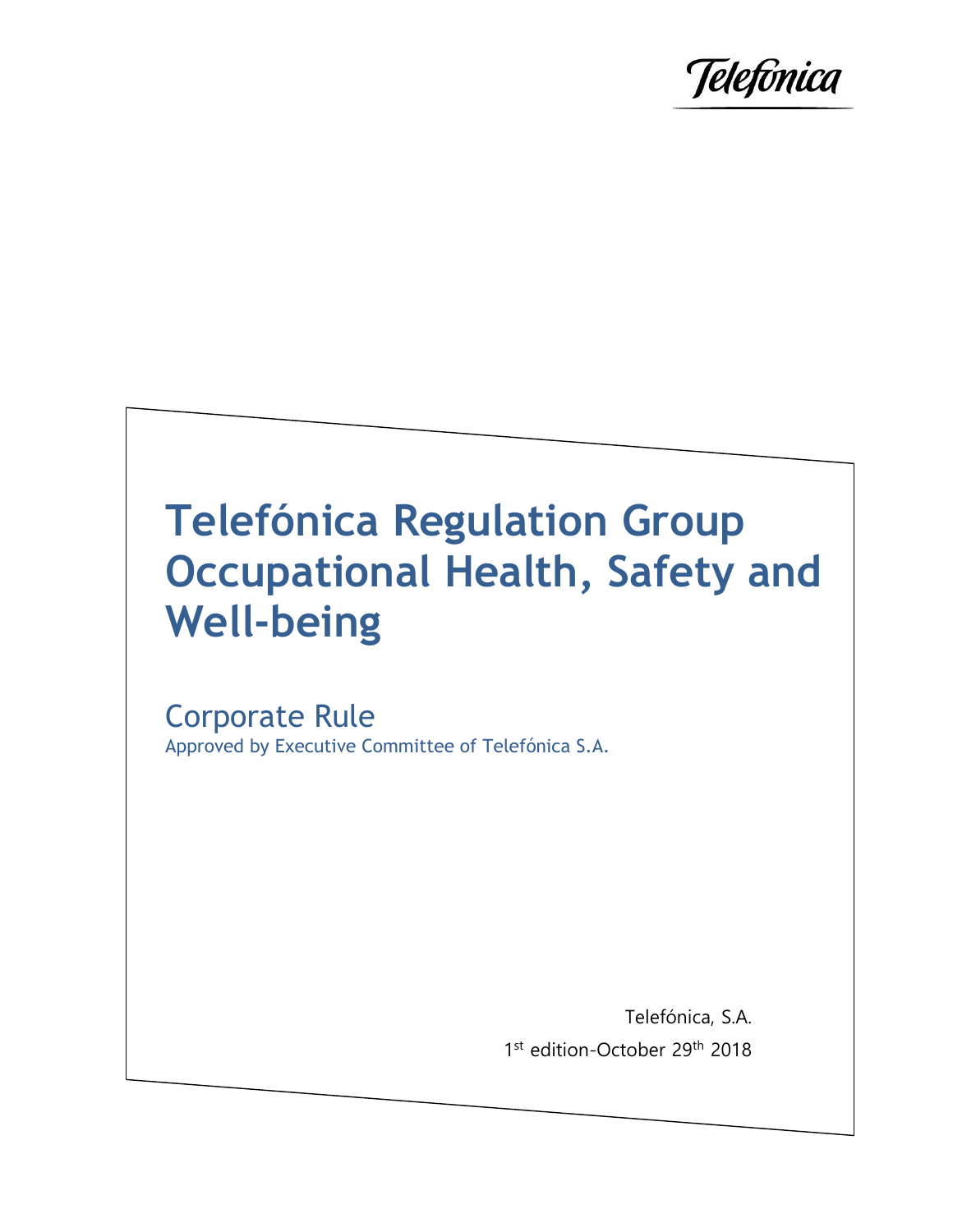## **CONTENTS**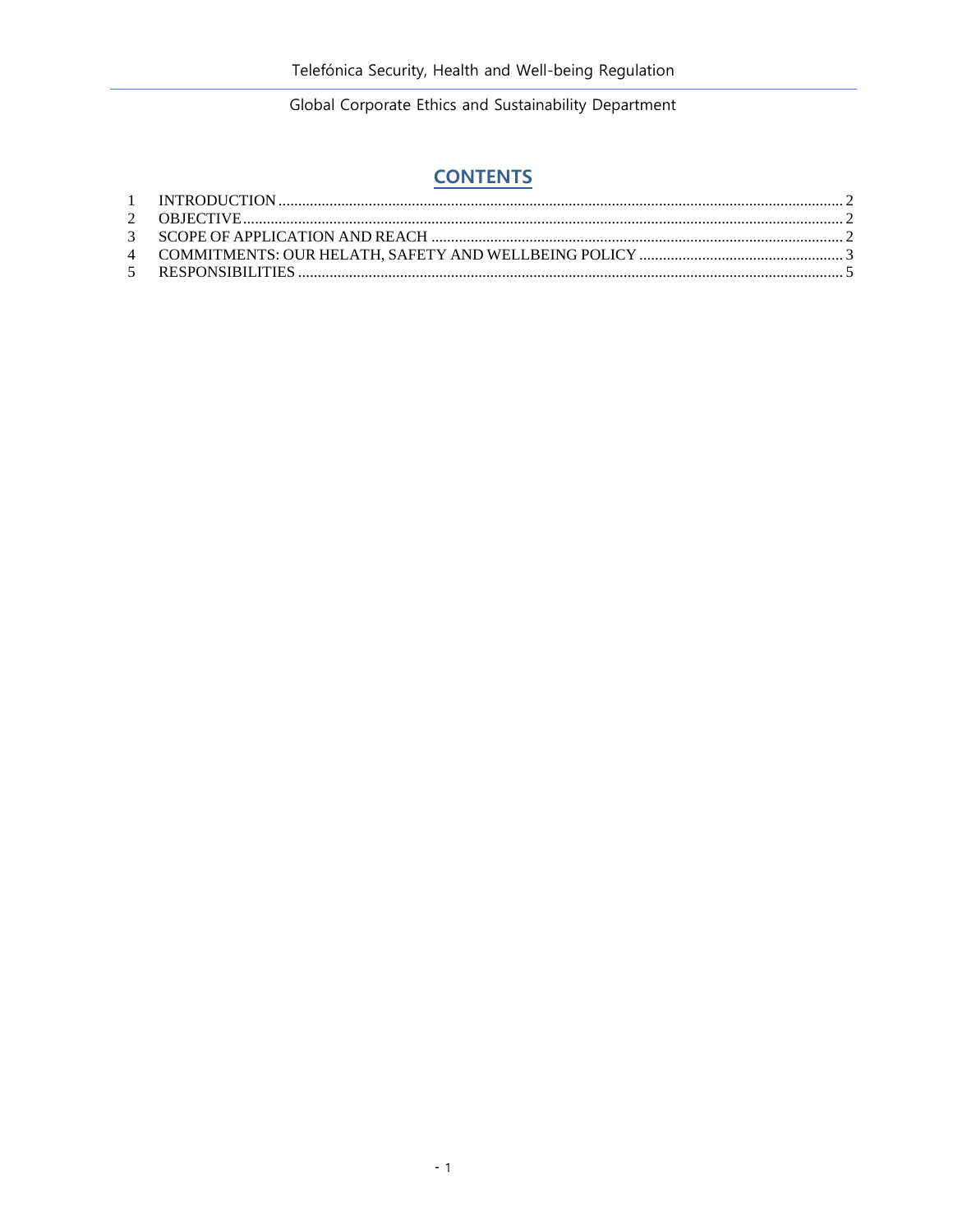#### <span id="page-2-0"></span>**1 INTRODUCTION**

Responsible and sustainable management requires us to integrate the security, health and well-being as commitments to our employees, as set out in our Responsible Business Principles:

"We establish all the necessary processes to prevent occupational accidents, injuries and illnesses associated with our professional activity through strict compliance with our regulatory environments, training and preventive labour risk management. "We encourage all employees to look after their own health, and the health of those around them."

The well-being of employees directly influences their motivation, creativity and productivity.

### <span id="page-2-1"></span>**2 OBJECTIVE**

The goal of Telefónica's Occupational Health, Safety and Wellbeing Norm (hereinafter, "**OHS&W**") is to ratify the company's policy with the Health, Safety, and Well-being of its employees and stakeholders. To do so, it establishes a framework for both General and specific commitments that allow to prevent, reduce and control the risks associated with the business activities, encourage a culture of security in which all the parties that integrates prevention at all hierarchical levels within the company, and thus provide safe and healthy working conditions.

#### <span id="page-2-2"></span>**3 SCOPE OF APPLICATION AND REACH**

This Policy is applicable to all the companies that are part of the Telefónica Group. For these purposes, the Telefónica Group will be understood to be companies in which Telefónica S.A. holds, directly or indirectly, the majority of shares, interests, or voting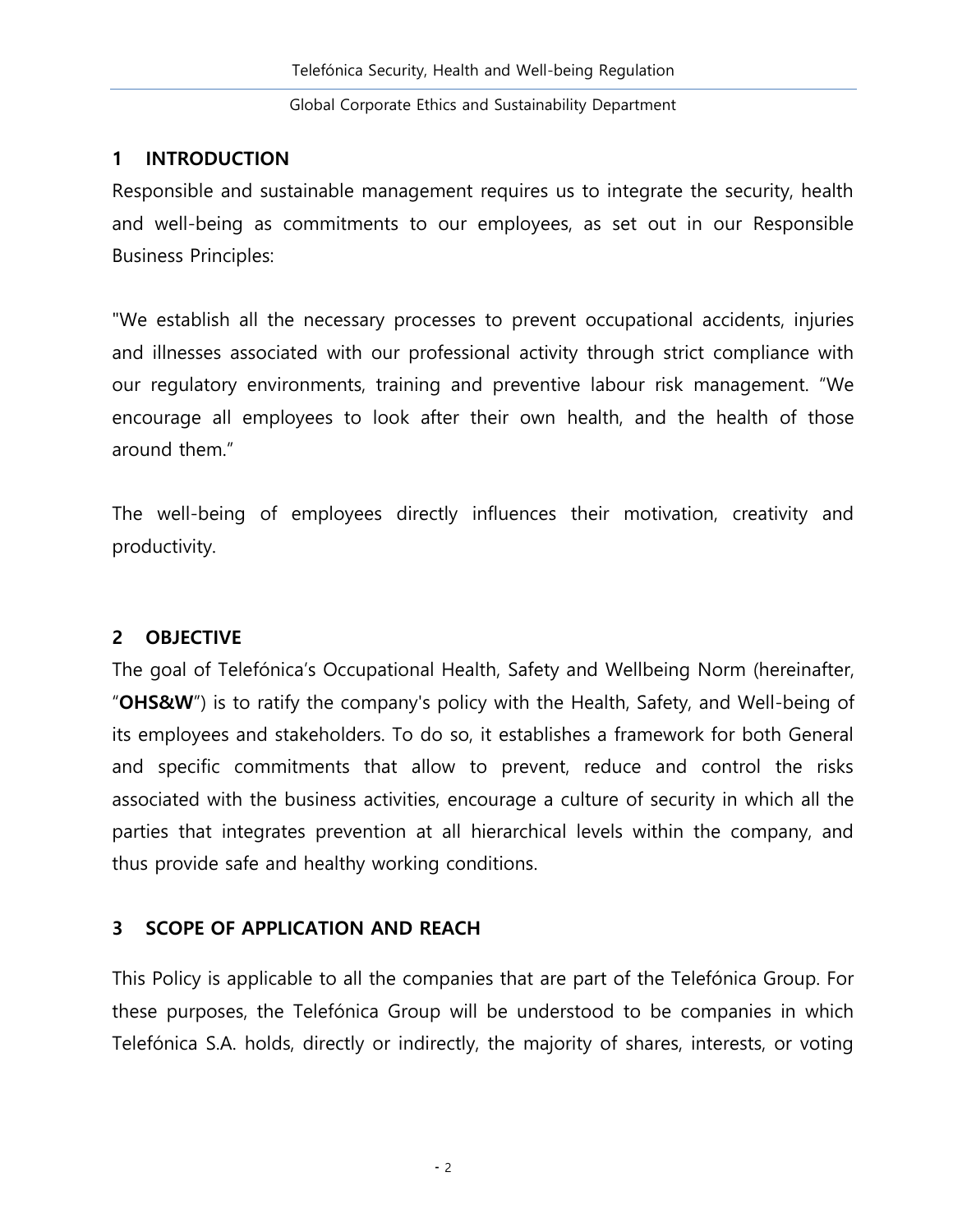rights, or whose governmental or administrative body has been designated or has the authority to designate the majority of its members, in such a way that it effectively controls the company.

Telefónica, S.A., as the parent company of the Group, is in charge of establishing the foundations, instruments and mechanisms required to adequately and efficiently coordinate this Company and all the other companies which make up the Group; all of the above is to be applied without prejudice to and without impairing the autonomous decision-making capacity of each of the said companies, in accordance with their own corporate interests and with the fiduciary duties owed by the members of their management bodies to their shareholders.

#### <span id="page-3-0"></span>**4 COMMITMENTS: OUR HEALTH, SAFETY AND WELLBEING POLICY**

**All Telefónica Group companies undertake** to follow the following global principles that promote the promotion and prevention of health, safety and well-being at work:

- a. **To identify the hazards of health and assess the risks** for the OHS&W, establishing and prioritising the control measures in order to prevent occupational incidents and illnesses.
- b. Ensure **compliance with the OHS&W regulations** in force in each country, as well as to adopt, in a complementary manner and in accordance with the principle of prevention, internal standards based on said local regulations or international standards.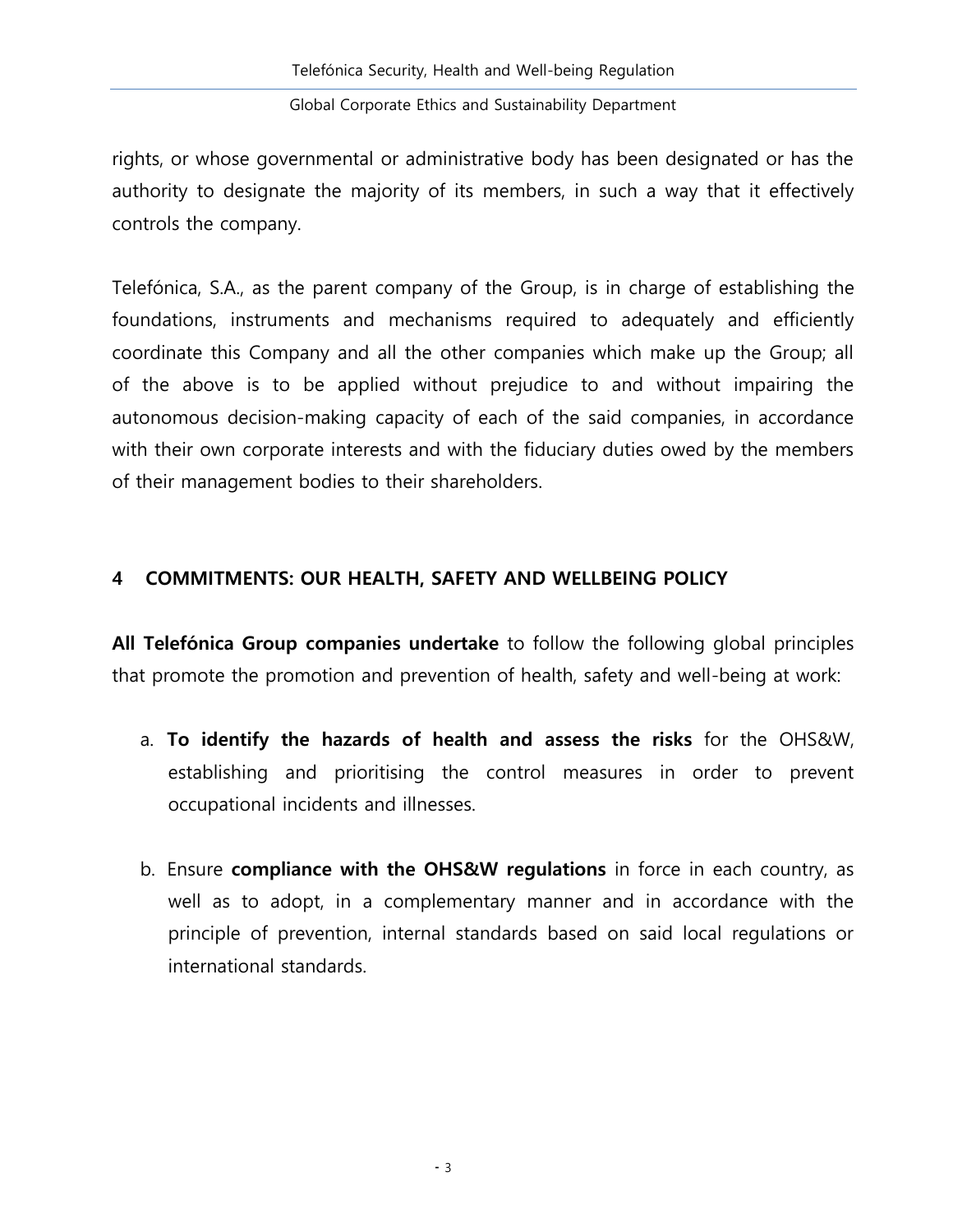- c. Define strategies that **promote a culture of prevention, well-being and health**  at all levels of the organisation, a culture based on self-care and the respect for the safety and health of workers.
- d. Apply **principles of continuous improvement** in the management of the OHS&W through the systematic assessment of its management.
- e. To promote, **in our collaborating companies,** the best practices in terms of Occupational Health, Safety and Wellbeing.
- f. To **regularly and transparently communicate** our performance regarding OHS&W Management to all stakeholders, in addition to addressing their concerns and worries in terms of Occupational Health, Safety and Wellbeing.
- g. Promote the **awareness**, **participation, and consultation of employees** and other stakeholders during the entire OHS&W Management cycle to guarantee Healthy and Safe Work environments.
- h. Provide a safe and **healthy working environment** to prevent injury and work related ill health.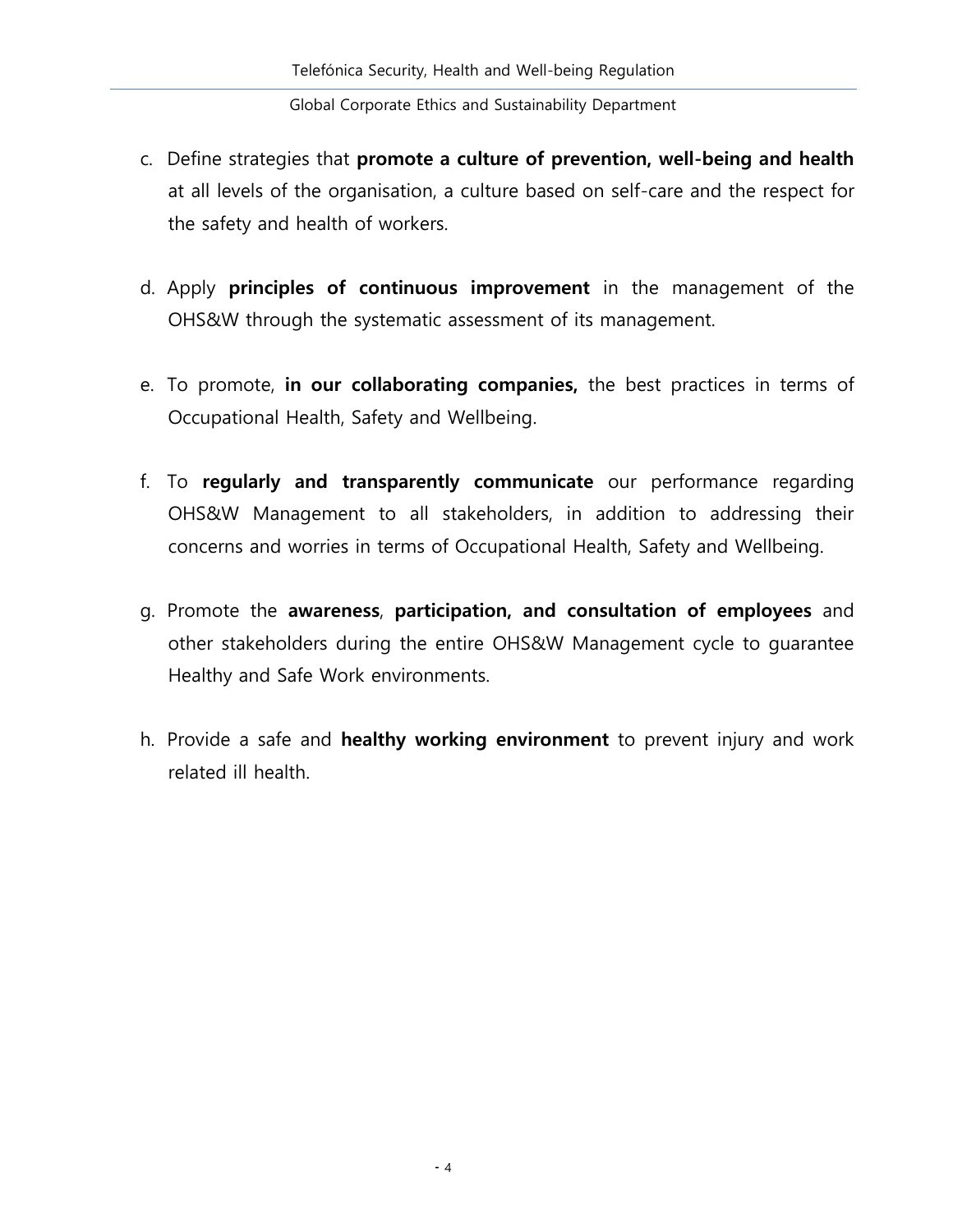#### <span id="page-5-0"></span>**5 RESPONSIBILITIES**

.

5.1. The Board of Directors or similar body of each company of the Telefónica Group is responsible for annually reviewing compliance of the present policy according to the evolution of the health, safety and well-being strategy of its company. The areas in charge of management of health, safety and well-being will periodically report indicators and results to the Company's Steering Committee, that will supervise the management of continuous improvement, aimed at preventing incidents, illnesses, injuries and a deterioration of the health of our employees, as well as offering them a safe and healthy workplace, aligned with the strategic management of the company.

5.2. Each company is responsible for establishing a Health, Safety and Wellbeing Committee that incorporates the relevant company areas at any given time. In the countries in which there is already a Committee by legal compliance, this will perform the functions of the Health, Safety and Wellbeing Committee mentioned here. The Health, Safety and Wellbeing Committee must monitor that:

- The health and safety aspects are integrated into the business processes of the company.
- The initiatives defined in the company's continuous management plan are implemented and that these results are measured.
- Promote a culture of health, safety and well-being throughout the company in such a way that each new employee will be trained in matters of health and safety with the aim of knowing the risks and assuming his/her responsibility to contribute to a safe and healthy working environment.
- 5.3 Telefónica S.A.'s Global Corporate Ethics and Sustainability Management is responsible for: